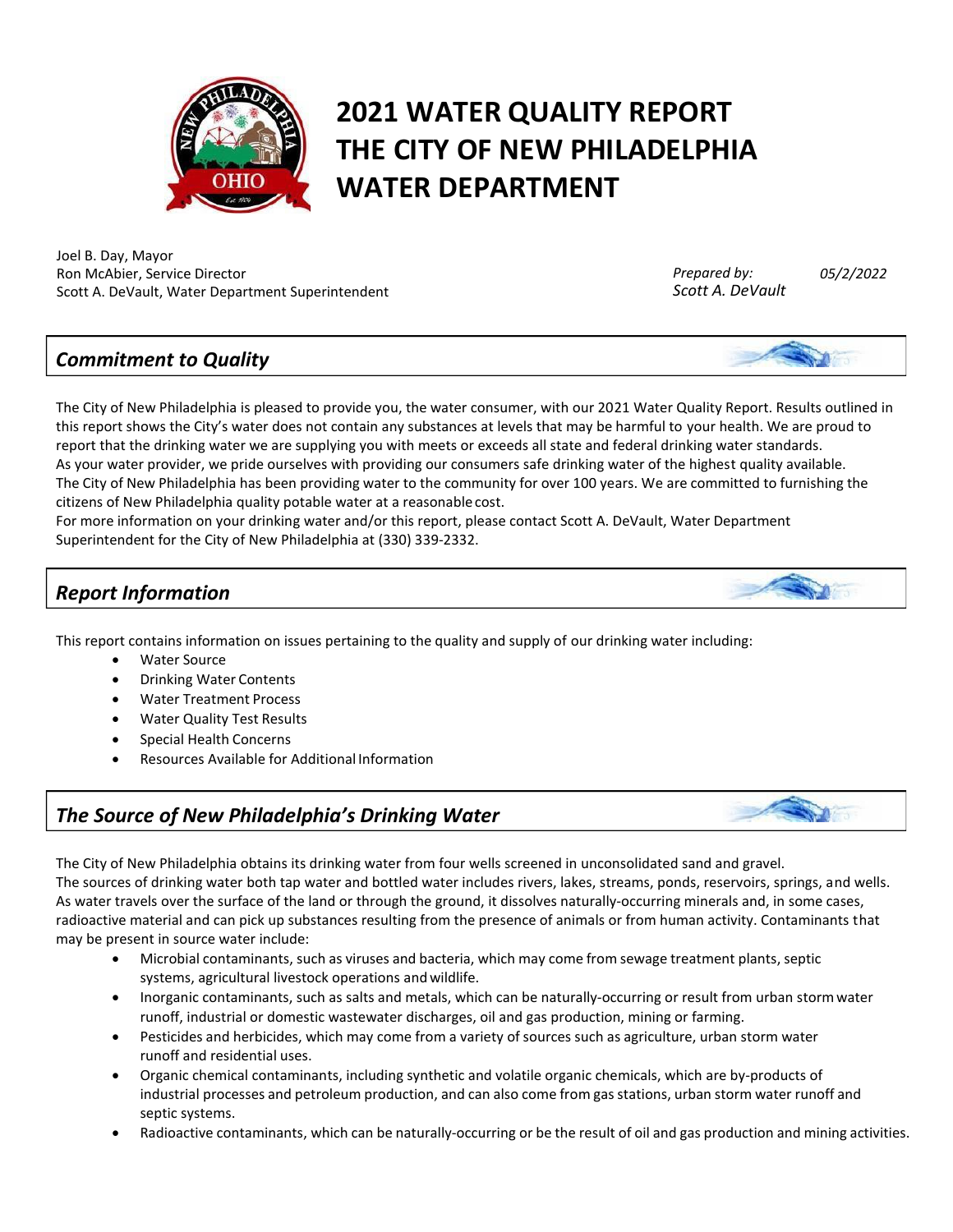#### *Water Quality*

Drinking water, including bottled water, may reasonably be expected to contain at least small amounts of some contaminants. The presence of contaminants does not necessarily indicate that water poses a health risk. More information about contaminants and potential health effects can be obtained by calling the Environmental Protection Agency's Safe Drinking Water Hotline (1‐800‐426‐4791).

# *Ensuring Safe Drinking Water*

To ensure that tap water is safe to drink, the City of New Philadelphia adheres to Environmental Protection Agency (EPA) prescribed regulations which limit the number of certain contaminants in water provided by public water systems. The Food and Drug Administration (FDA) regulations establish limits for contaminants in bottled water which must provide the same protection for public health.

If present, elevated levels of lead can cause serious health problems, especially for pregnant women and young children. Lead in drinking water is primarily from materials and components associated with service lines and home plumbing. The City of New Philadelphia is responsible for providing high quality drinking water but cannot control the variety of materials used in plumbing components. When your water has been sitting for several hours, you can minimize the potential for lead exposure by flushing your tap for 30 seconds to 2 minutes before using water for drinking or cooking. If you are concerned about lead in your water, you may wish to have your water tested. Information on lead is available from the Safe Drinking Water Hotline at [http://www.epa.gov/safewater/lead.](http://www.epa.gov/safewater/lead)

Per Section 4933.19 of the ORC, our customers are hereby notified that tampering with or bypassing a meter constitutes a theft offense that could result in the imposition of criminal sanctions.

## *Community Participation*

Public participation and comments are encouraged at regular meetings of City Council which meets at 7:30 pm on the second and fourth Monday of each month at the John Knisley Municipal Center, 150 East High Ave, New Philadelphia, OH; or contact Service Director, Ron McAbier at 330-364-4491 ext. 1240.

## *Water Distribution System Improvement Projects*

New Philadelphia Water Department and your City Officials are committed to improving and expanding our water distribution system to address the current and future needs of our growing community.

#### **In 2021, we completed:**

• INSTALLED 3326' OF NEW 6" WATER MAIN





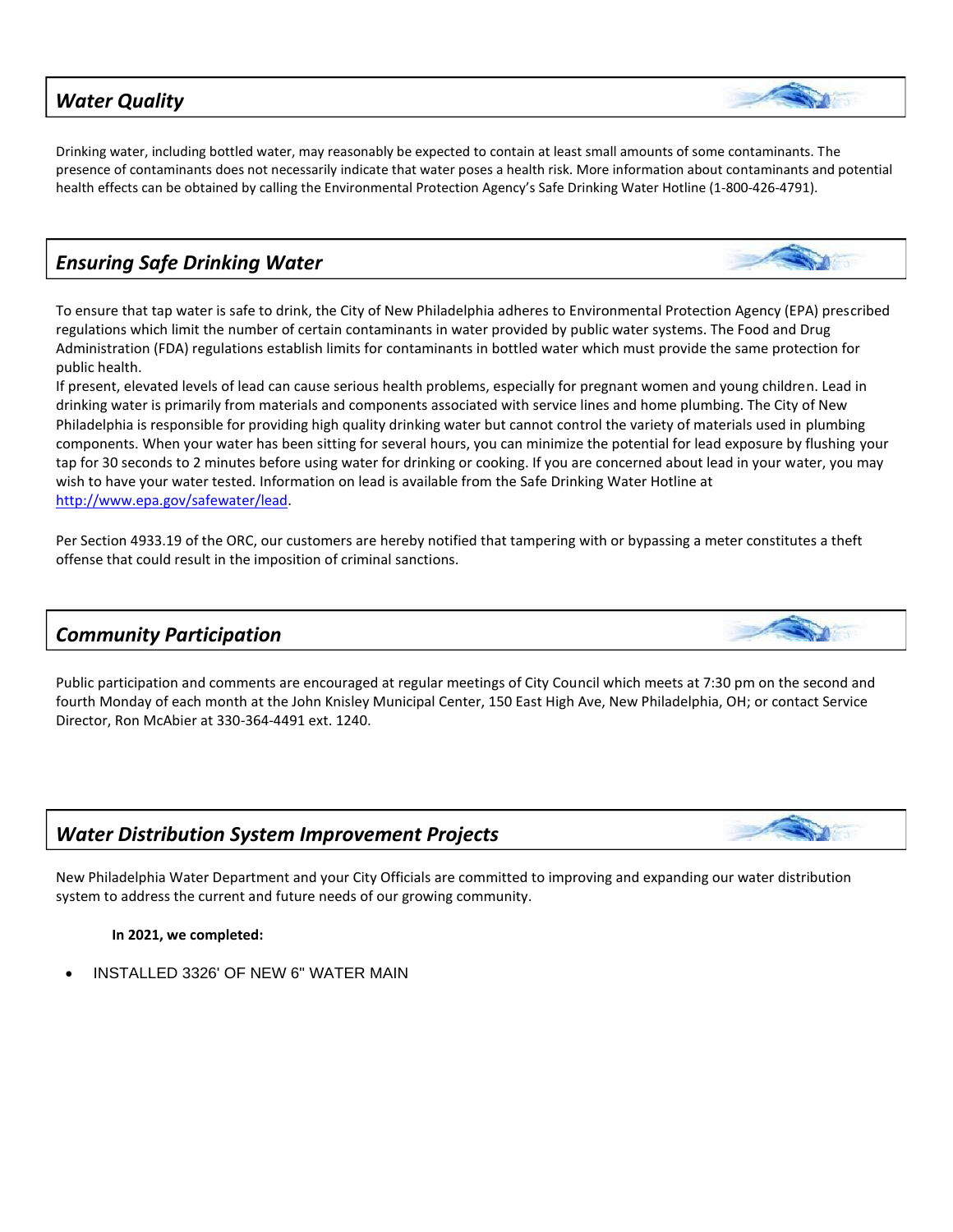#### *2021 Water Quality Table*



The tables below show that City of New Philadelphia water did not have any violations. We are proud to announce that your drinking water meets or exceeds all federal and state requirements.

The City of New Philadelphia conducts regular sampling to ensure drinking water safety and meet EPA requirements. The City conducted sampling for bacteria, synthetic organic, inorganic, volatile organic contaminant sampling during 2021. Samples were collected for different contaminants, most of which were not detected in the City of New Philadelphia water supply. The Ohio EPA requires monitoring for various contaminants less than once per year because the concentrations of these contaminants do not change frequently. Some of this data, though accurate, is more than one year old.

## *Drinking Water Contaminants Detected*

| <b>Regulated Contaminants</b>                    |                                                                                                          |             |                |                       |                  |                |                                                                                                |
|--------------------------------------------------|----------------------------------------------------------------------------------------------------------|-------------|----------------|-----------------------|------------------|----------------|------------------------------------------------------------------------------------------------|
| <b>Contaminants (Units)</b>                      | <b>Action Level (AL)</b>                                                                                 |             | Level<br>Found | Range (Low-<br>High)  | Violation        | Sample<br>Year | <b>Typical Source</b>                                                                          |
| Copper (ppm)                                     | 1.3                                                                                                      |             | 0.0773         | $0.017 - 0.102$       | <b>No</b>        | 2021           | Corrosion of household plumbing systems;<br>Erosion of natural deposits; Leaching from wood    |
|                                                  | 0 out of 30 samples were found to have copper levels in excess of the copper<br>action level of 1.3 ppm. |             |                |                       |                  |                | preservatives                                                                                  |
| Lead (ppb)                                       | 15                                                                                                       |             | 1.18           | $< 1.0 - 4.32$        | <b>No</b>        | 2021           | Erosion of natural deposits; Can be an additive<br>which promotes strong teeth; Discharge from |
|                                                  | out of 30 samples were found to have lead levels in excess of the lead<br>0<br>action level of 15 ppb.   |             |                |                       |                  |                | fertilizer and aluminum factories                                                              |
| <b>Contaminants (Units)</b>                      | <b>MCLG</b>                                                                                              | <b>MCL</b>  | Level<br>Found | Range (Low-<br>High)  | Violation        | Sample<br>Year | <b>Typical Source</b>                                                                          |
| <b>TTHMs</b><br>(Total Trihalomethanes)<br>(ppb) | <b>NA</b>                                                                                                | 80          | 73.5           | $56.7 - 73.5$         | <b>No</b>        | 2021           | By-product of drinking water chlorination                                                      |
| Haloacetic Acids (ppb)                           | <b>NA</b>                                                                                                | 60          | 4.24           | $1.66 - 4.24$         | <b>No</b>        | 2021           | By-product of drinking water chlorination                                                      |
| Arsenic (ppb)                                    | $\Omega$                                                                                                 | 10          | 2.26           | <b>NA</b>             | <b>No</b>        | 2019           | Naturally occurring element                                                                    |
| Barium (ppm)                                     | $\overline{2}$                                                                                           | 2           | 0.018          | <b>NA</b>             | <b>No</b>        | 2019           | Naturally occurring element                                                                    |
| Chromium (ppb)                                   | 100                                                                                                      | 100         | 1.55           | 1.55                  | No               | 2019           | Discharge from steel and pulp mills. Erosion of<br>natural deposits                            |
| Gross Alpha (pCi/l)                              | $\Omega$                                                                                                 | 15          | 2.24           | 2.24                  | <b>No</b>        | 2019           | Erosion of natural deposits                                                                    |
| Nitrate, N (ppm)                                 | 10                                                                                                       | 10          | 0.706          | $0 - 0.706$           | No               | 2021           | Runoff from fertilizer use; Leaching from septic<br>tanks, sewage; Erosion of natural deposits |
| <b>Contaminants (Units)</b>                      | <b>MRDLG</b>                                                                                             | <b>MRDL</b> | Level<br>Found | Range (Low -<br>High) | <b>Violation</b> | Sample<br>Year | <b>Typical Source</b>                                                                          |
| Total Chlorine (ppm)                             | 4.0                                                                                                      | 4.0         | 0.45           | $0.42 - 0.50$         | No               | 2021           | Disinfectant                                                                                   |

- The City of New Philadelphia monitors the ph and hardness of the water daily. The average ph for the year was 7.8 and hardness 105 (ppm) or 6.14 grains per gallon.
- All of the water is pumped through two packed columns called strippers. These are designed (TT) to remove the volatile organic contaminants found in the City's water wells.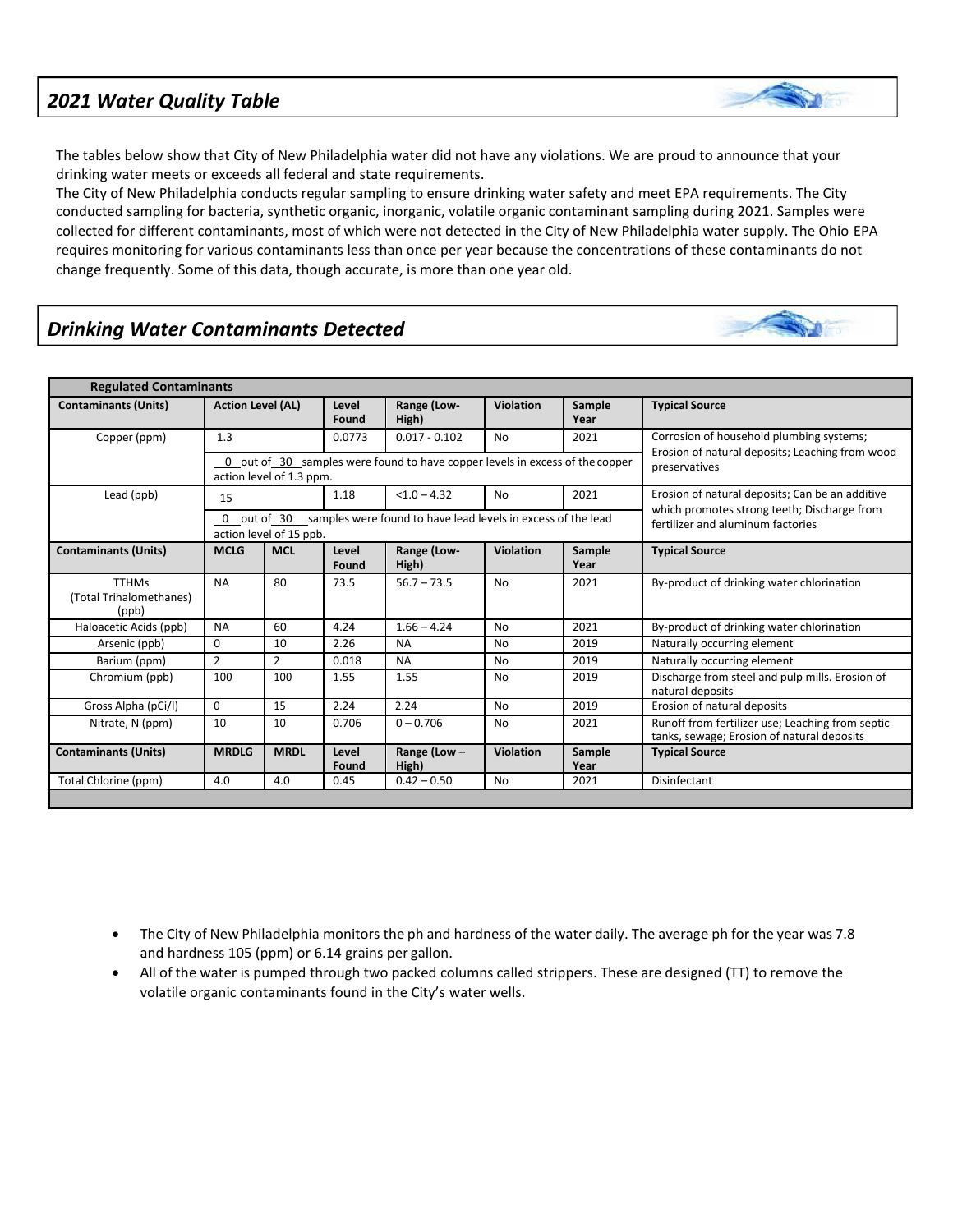#### *Terms & Definitions*

- **AL (Action Level):** The concentration of a contaminant which, if exceeded, triggerstreatment or other requirements which a watersystem must follow.
- **MCL (Maximum Contaminant Level):** The highest level of contaminant that is allowed in drinking water. MCLs are set as close to the MCLGs as feasible using the best available treatmenttechnology.
- **MCLG (Maximum Contaminant Level Goal):** The level of a contaminant in drinking water below which there is no known or expected risk to health. MCLGs allow for a margin of safety.
- **MRDL (Maximum Residual Disinfectant Level):** The highest residual disinfectant level allowed.
- **MRDLG (Maximum Residual Disinfectant Level Goal):** The level of residual disinfectant below which there is no known or expected risk to health.
- **ppb (Parts per Billion) or μg/L (Micrograms per Liter)** are units of measure for concentration of a contaminant. A part per billion corresponds to one second in 31.7years.
- **ppm (Parts per Million) or mg/L (Milligrams per Liter**) are units of measure for concentration of a contaminant. A part per million corresponds to one second in approximately 11.5days.
- **TT (Treatment Technique):** A required process intended to reduce the level of a contaminant in drinking water.
- **The "<" symbol:** A symbol which meansless than. A result of <5 meansthat the lowest level that could be detected was 5 and the contaminant in
- that sample was not detected.

#### *License to Operate (LTO) Status*

The City of New Philadelphia has a current, unconditioned license to operate our water system.

#### *Backflow Prevention/Cross‐Connection Control*

As required by Ohio law and the Ohio Environmental Protection Agency, the City has had a Backflow Prevention Program since 1991. In 2021, the City will continue a more proactive position to update and expand the program. If you currently have a backflow prevention device, please submit your required yearly testing forms in a timely manner. If you are audited and require a device, installation in a timely manner will be appreciated, as the City continues to strive to bring you safe quality drinking water.

#### *Special Health Concerns*

Some people may be more vulnerable to contaminants in drinking water than the general population. Immune‐compromised persons such as persons with cancer undergoing chemotherapy, persons who have undergone organ transplants, people with HIV/AIDS or other immune system disorders, some elderly and infants can be particularly at risk from infection. These people should seek advice about drinking water from their health care providers. EPA/CDC guidelines on appropriate means to lessen the risk of infection by Cryptosporidium and other microbial contaminants are available from the Safe Drinking Water Hotline (1‐800‐426‐ 4791).

## *Protecting Our Drinking Water Supply*

The aquifer that supplies drinking water to the City of New Philadelphia has a high susceptibility to contamination, as indicated by the fact that several volatile organic compounds have been detected in the raw water since before 1991. This is due to the sensitive nature of the aquifer in which the drinking water wells are located and the existing potential contaminant sources identified. Future contamination may be avoided by implementing protective measures. More detailed information is available in the City's Wellhead Protection Plan and susceptibility analysis which can be obtained by calling the water department at (330) 339‐2332.